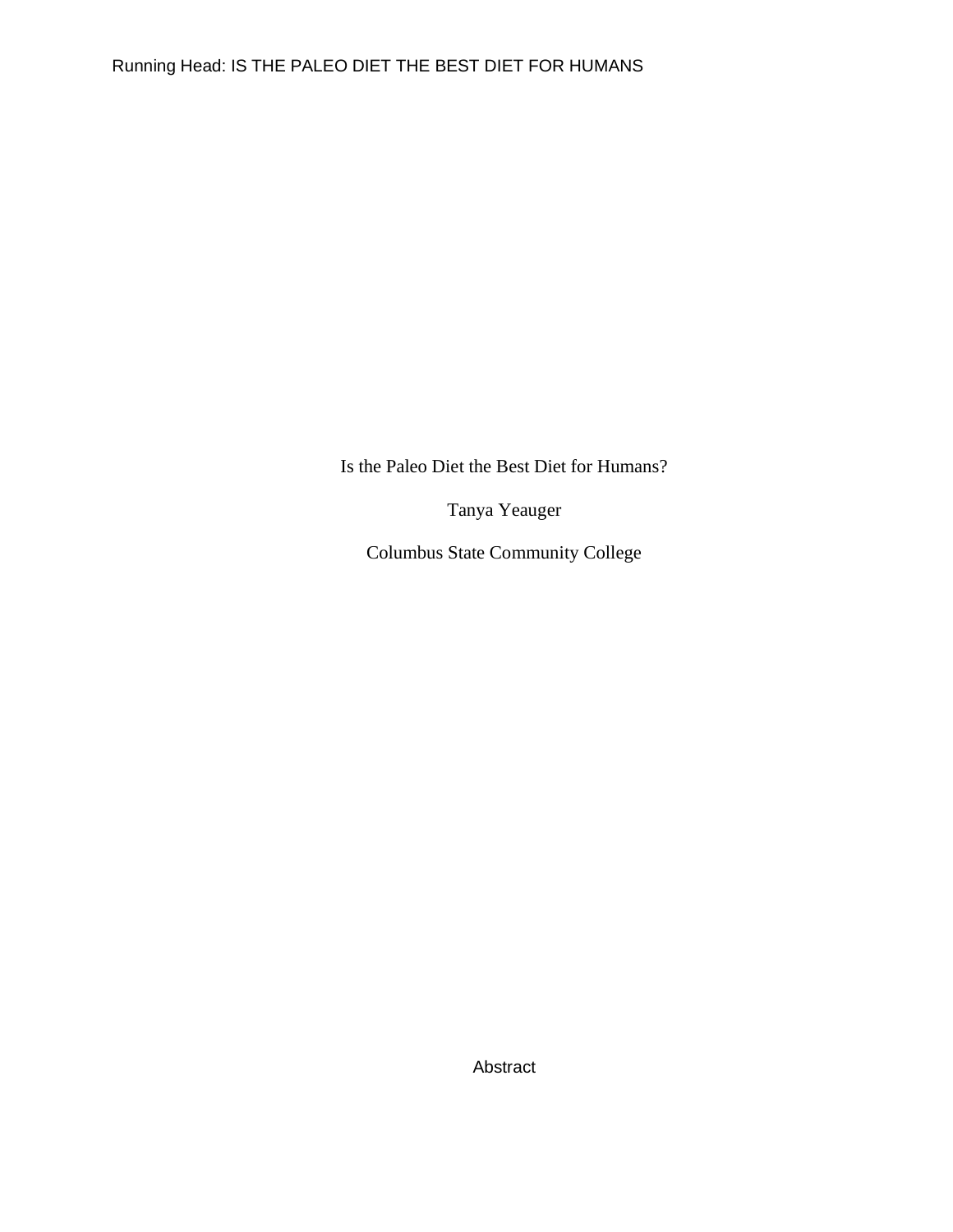Is the Paleo diet the best diet for humans? This fad diet that enforces eating the same foods caveman ate 30,000 years ago has been popping up on social media and recruiting people to its lifestyle. Many experiments and studies have been dedicated to see whether going paleo and eating strict basic foods has better benefits that the classic healthier diet and exercise.

# Introduction

Today, around 160 million Americans are obese. Nearly 75% of men and 60% of women are obese or overweight (Murray, C. J., M. N., & Mokdad, A., 2018,). What is causing these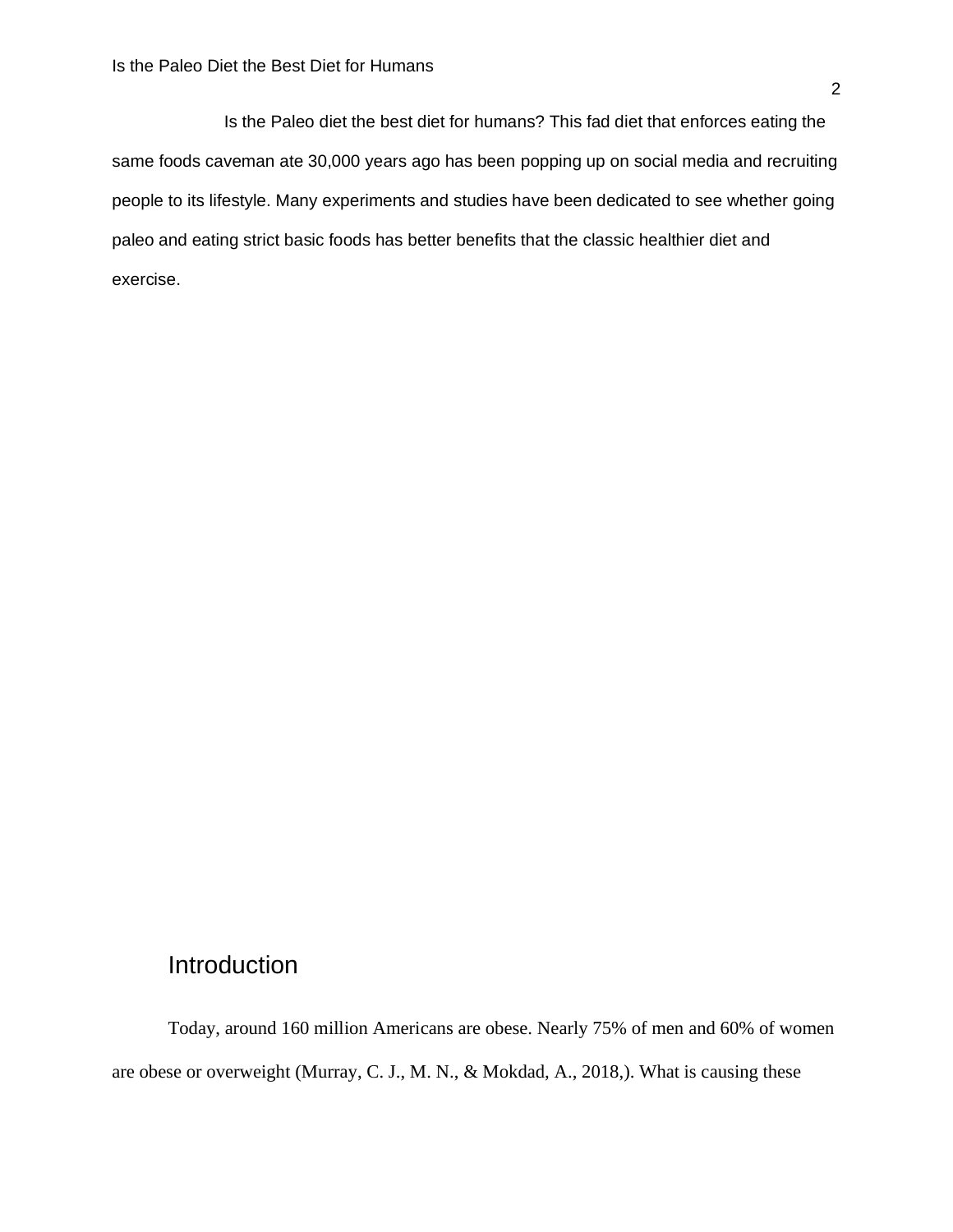#### Is the Paleo Diet the Best Diet for Humans

shocking numbers? One possible explanation is simply that Americans eat too much fast food, and therefore are unhealthy. However, the reality may be more complex than that. One theory suggests that genetics play an important role in the way our bodies process the foods that we eat. Diets such as the keto diet, the whole 30 diet, and the Paleo diet have been invented in an attempt to counteract this issue. These diets have become commercialized and turned mainstream after popping up on social media and many entertainment sources. There have even been jokes floating around the internet about the annoyances of people on these diets asking if there is gluten in the meal they're about to order. Surprisingly this joke is not too far off the purpose behind one of these diets. If one looks back into history, at the point when cavemen ruled the earth, we can see that there was no gluten present. Nor was there dairy, wheat, bread, or the most rarely found in nature, french fries. The Paleo diet is based off the theory that humans humans have not evolved enough in the past 30,000 years to process the foods that we eat ever since farming was incorporated. While in theory this diet is probably what's best for the human metabolism, it's not practical for the average working American due to expenses, high maintenance, and the possibility that the scientific theory of evolution behind the diet are not true.

# Paleo Theory

One reason many people go on the Paleo Diet is due to a disproved theory that states that the human body has not evolved enough to process the foods that are eaten today. The Paleo Diet is based off of the hunter-gatherer method used to eat over 30,000 years ago. Humans were always on the move searching for their next meal, and until they discovered farming their only source of foods were the animals around them that they could kill, or the plants around them that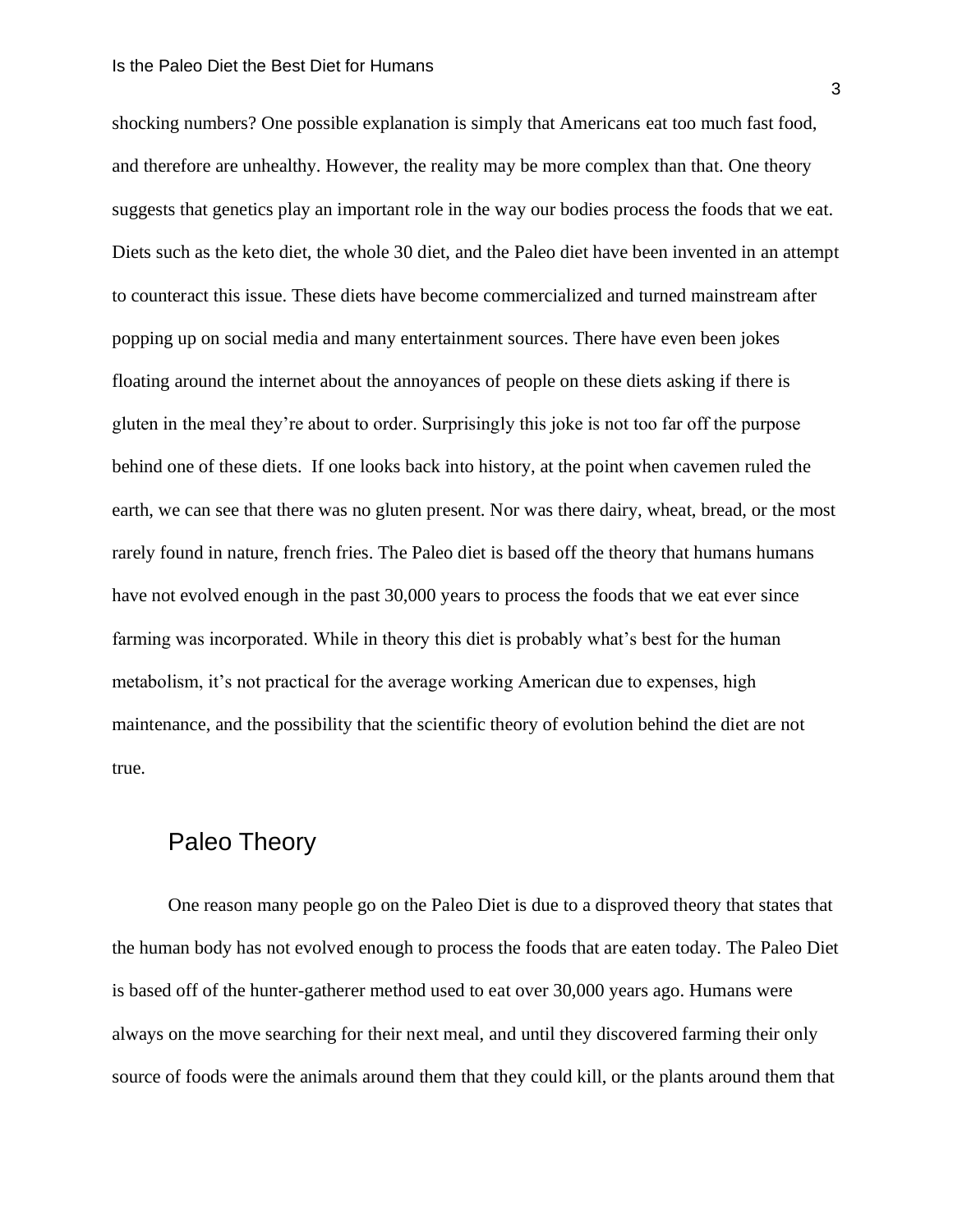they identified as edible. As shown by Mayo Clinic, the foods that are allowed are as follows: lean meats, fish, shellfish, eggs, nuts, seeds, fruits, vegetables, olive oil, coconut oil, and honey(Mayo Clinic, 2017). Foods that are not allowed are: whole grains, cereals, refined grains and sugars, dairy products, white potatoes, legumes, alcohol, coffee, salt, refined vegetable oils, and most processed foods. The hypothesis behind this diet claims that farming introduced new food groups into our systems that our bodies weren't capable of breaking down yet. The relatively recent addition of dairy, grains, and legumes outpaced our metabolism which in turn allowed weight gain and other health related issues to become prevalent. This mismatch between the human body's metabolism and its ability to adapt to the post-farming food is called the discordance hypothesis. This hypothesis claims that the human body lacks the appropriate amount of enzymes to break down dietary starches. According to Mayo Clinic, however, "Genetic research has shown that notable evolutionary changes continued after the Paleolithic era, including diet-related changes, such as an increase in the number of genes related to the breakdown of dietary starches."(Mayo Clinic,2017) . Although there are other benefits to this diet, the theory that the human body hasn't evolved to digest the dietary starches cannot be added to this list.

# **Practicality**

Not only does the diet not complete its scientific theory, but the Paleo Diet also is not practical for the average American . Paleo requires a lot of practice and patience to be able to get the most out of the diet as possible. Proper research always needs to be done before making any type of lifestyle changes. There's also the matter with restocking the pantry with acceptable food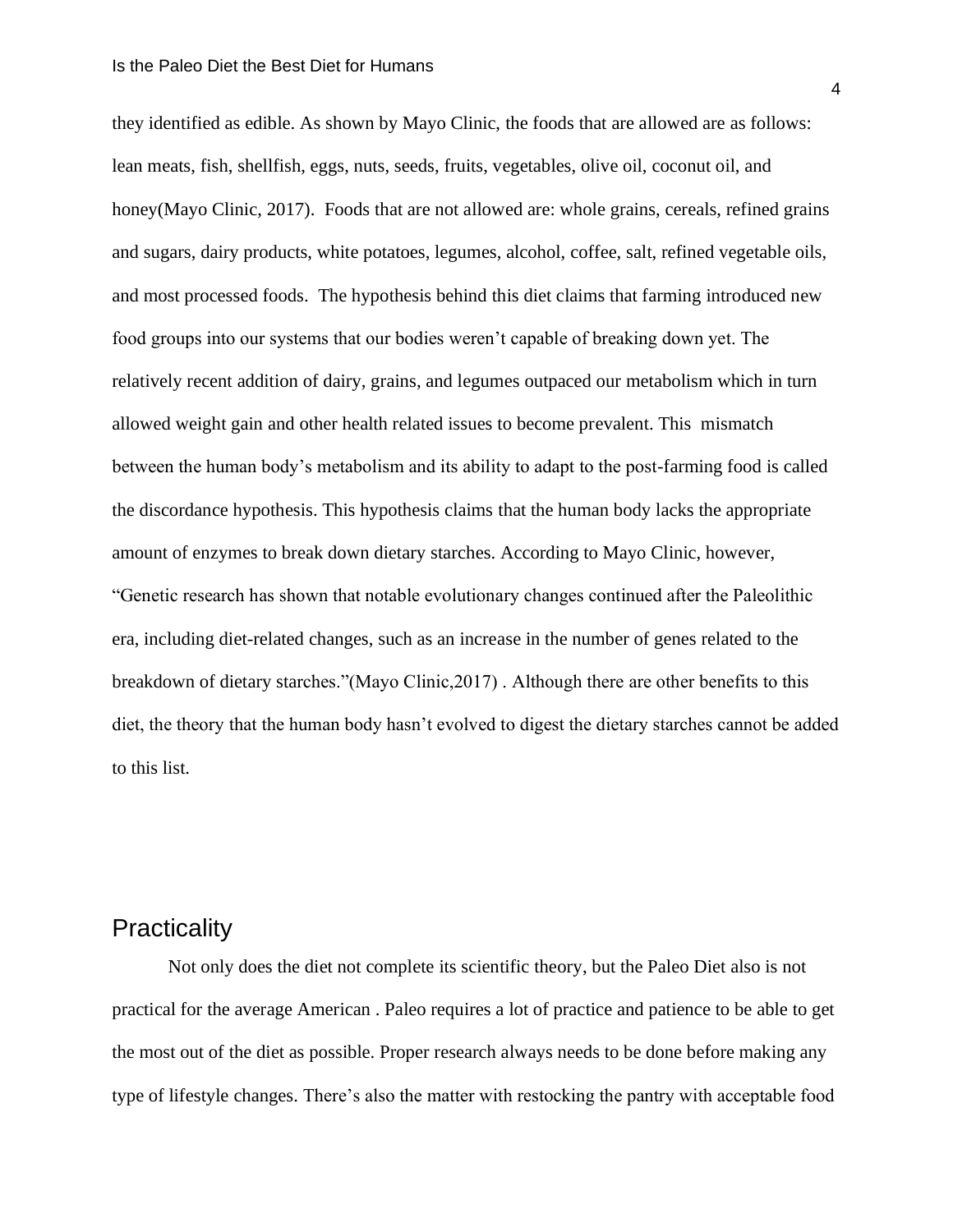which quickly becomes expensive. Most people already face the trouble of finding the time with their busy schedules to fit in spending time with friends and family, let alone taking the time to plan out every meal and cook most nights. Many of these diets like the paleo diet are endorsed by people on social media whose job is to promote this lifestyle. This side effect of social media is showing unattainable and unrealistic ways of living. A common misconception is that in order to be at peak health one must follow the latest celebrity, fitness model, or health guru on youtube, which is not true. Everyone's body functions differently on different substances and nutrients. Lactose intolerant people, for example, need to stay away from dairy products in order to avoid discomfort. Someone without lactose intolerance wouldn't cut dairy out of their diet if they didn't need to. Just like someone who is healthy and functioning well wouldn't drastically change their diet if there was no need for it. A major change like this may result in nutrient and vitamin loss. Many people on paleo need to take supplements in order to fuel their body with the missing vitamins and nutrients they are missing from not eating from crucial food groups. Paleo does not fit everyone's dietician requirements, fit everyone's schedule, or fit everyone's budget, which means this a non standard diet that doesn't encompass all human needs.

#### Research

The main reason Paleo is not the best diet for all humans is because the effects of Paleo are very similar to the effects of a balanced diet and regular exercise. A study was done by Harvard University: School of Public Health on the effects of Paleo and a balanced diet with exercise in sweden. A randomized controlled trial was conducted on 70 postmenopausal women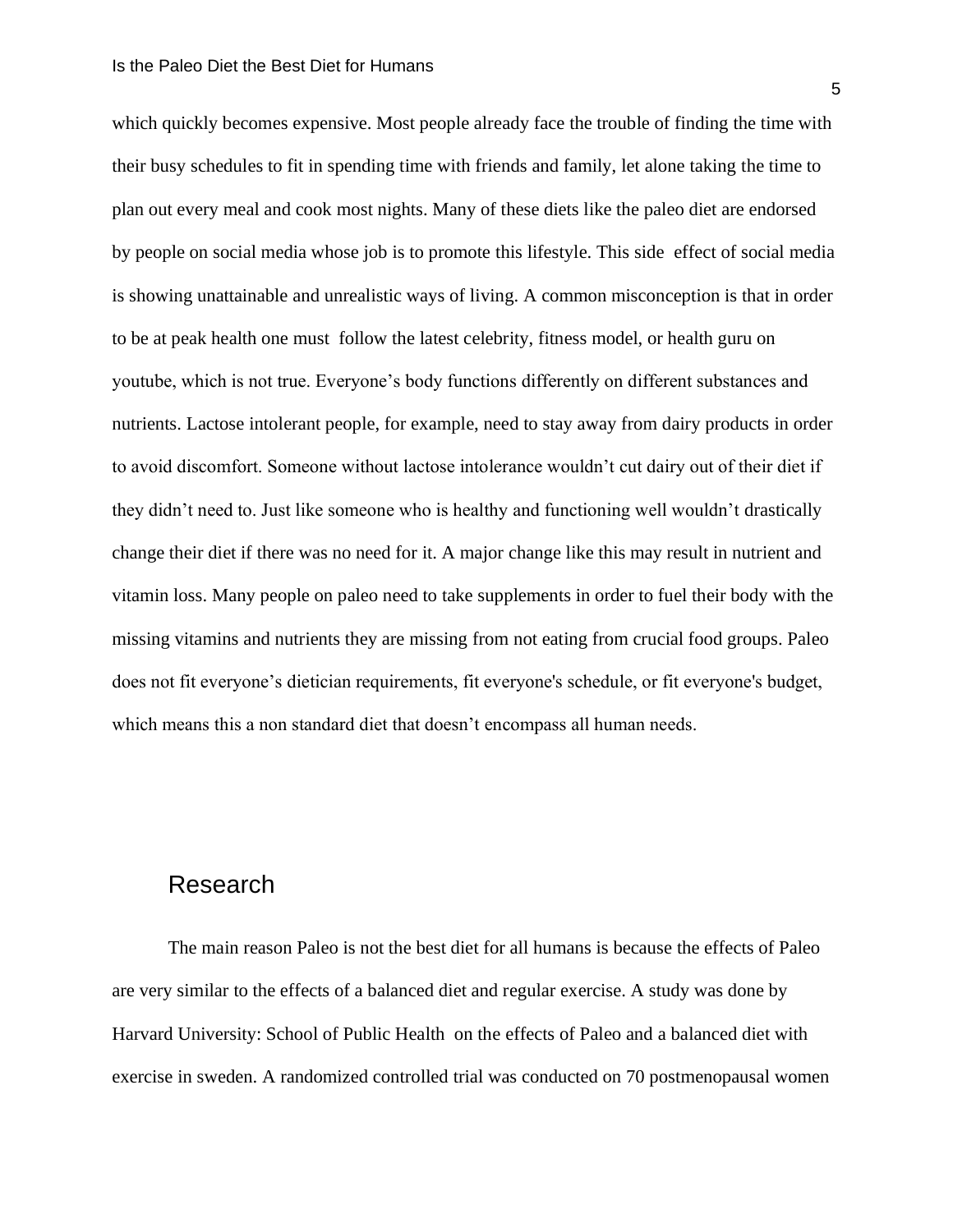#### Is the Paleo Diet the Best Diet for Humans

with obesity for 2 years. The women on Paleo were required to stick to the guidelines of getting 30% calories from protein, 40% calories from fat, and 30% from carbohydrates. The women in the balanced diet group, or more specifically the Nordic Nutrition Recommendations (NNR) group, were given less protein at 15% calories from protein, 25-30% calories from fat, and an increase to 55-60% calories from carbohydrates. The NNR group ate similarly to the Paleo group but with more low fat products and high fiber grains. After 2 years both groups lost a significant amount of weight and circumference around their midsections. The main difference between the two groups is at 6 months the Paleo group had the most weight loss, but the sides changed at 24 months where the NNR group took the lead. Another difference was that the subjects in the Paleo group experienced a greater triglyceride decrease during both the 6 month check in and the 24 month check in. The results show that although Paleo works faster in the beginning, both groups will experience the same benefits in the long run (Harvard School of Health,2018).

### Counter Argument

Following the Paleo Diet does have health benefits. The Mayo Clinic states that this diet improves weight loss, glucose tolerance, blood pressure control, triglyceride levels, and appetite management. This diet also promotes a healthier lifestyle since it emphasizes cooking and working out. This diet can be beneficial if followed through correctly by tracking macros and taking supplements to replenish nutrients lost through the exclusion of certain foods. The claim about our bodies not being able to process new dietary starches may be false, but there is a hint of truth to this concept. Humans now are eating more processed foods which contain unnatural ingredients that are not good for our bodies whatsoever. Take sugar for instance. Sugar is a naturally occuring substance that can be found in fruits and vegetables. Eating these foods, in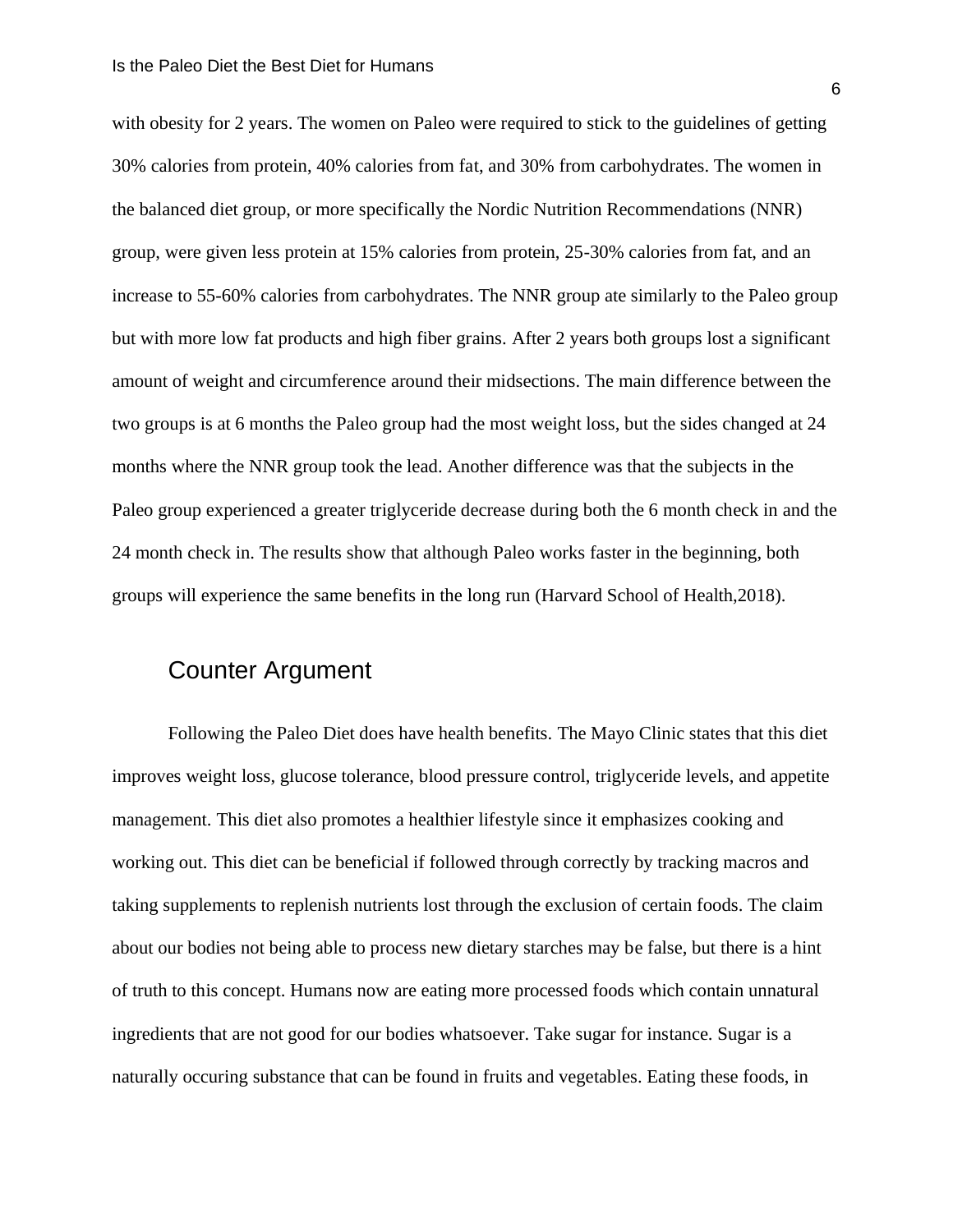moderation, are healthy for you because along with this sugar come fiber, calcium, and protein. According to Harvard University "School of Public Health" the problem is that this sugar has been taken into a concentrated form and put into processed foods to enhance the taste and our bodies simply cannot process this sugar. The reasoning behind the restriction of sugar in Paleo shows this, and goes back to the idea that there are foods out there that our bodies are simply just not genetically designed to digest. The solution to this is simple, cut out all those processed foods that contain these sugars. Cutting out processed foods is half the battle with Paleo. Instead of cutting out other good whole foods like dairy and legumes, this new habit of getting rid of processed foods will boost the immune system and detoxify the body. Taking this even further, the Paleo Diet is not needed to make one healthy.

### **Conclusion**

A Paleo diet may be the best diet for human bodies, but unless the diet is followed through with correctly, it's not the best diet for humans overall. Endorsements for this diet on social media and other sources give a false impression that this is how most people are supposed to live. The reality is most people can't afford this way of life, nor do they have the time for it. Another major idea to remember is that everyone has a different genetic makeup that can determine which foods work with them and which foods don't. Everyone's body is made differently, which means Paleo may work for some but not all. A simple routine of eating right and exercising can go a long way and is more attainable, and can be modified to fit the most people. After all "everything in moderation" is the best policy.

References